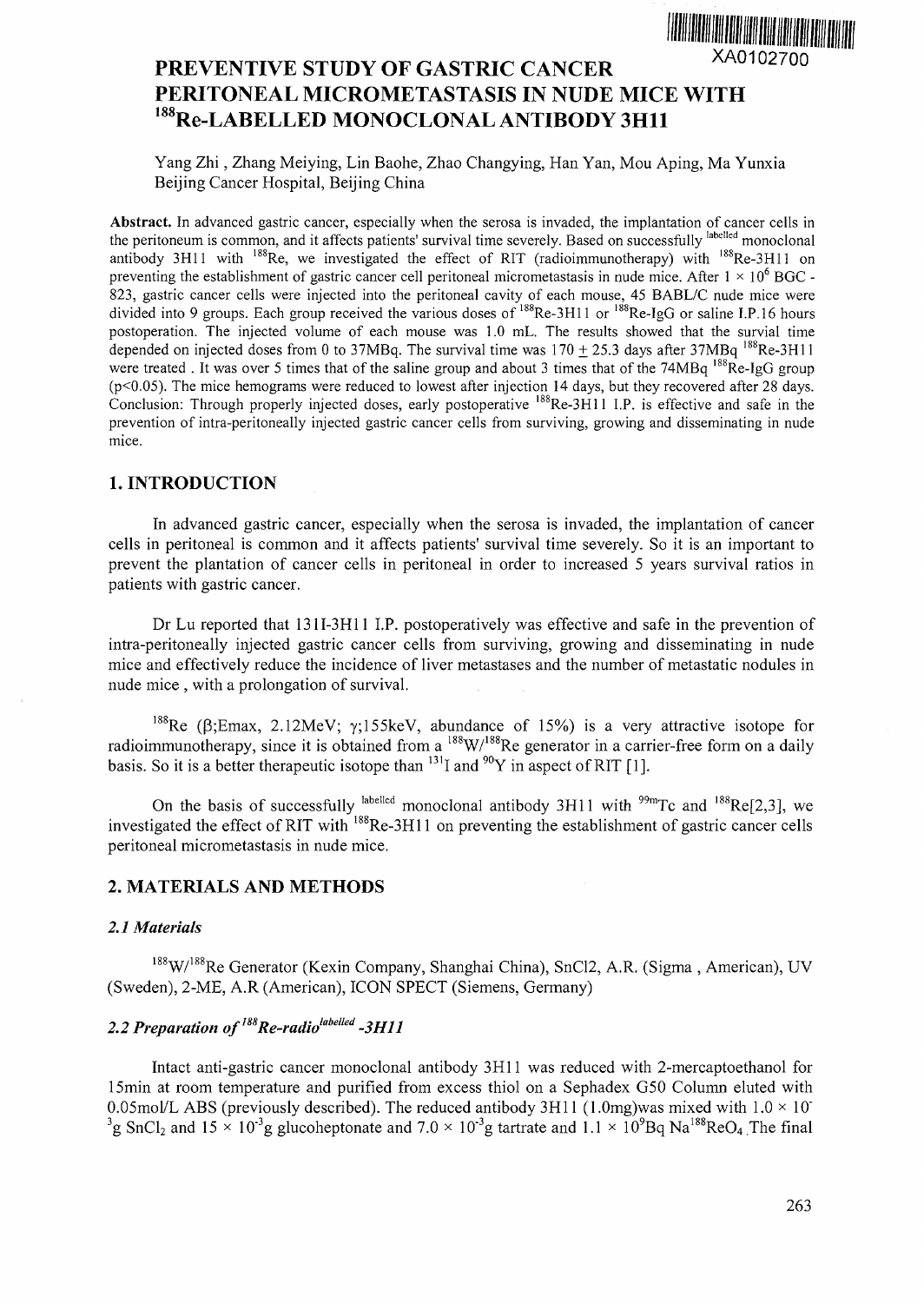pH of mixed solution was about 50-5.5. It reacted 1.5-2.0h at room temperature. And then the product was purified by Sephadex G50 Column again [1,3].

# **3. ANIMAL TESTS**

## *3.1. Biodistribution*

The animal models of gastric cancer were established in nude mice by injecting  $5 \times 10^6$  of 823 cells (0.1ml) subcutaneously into the axilla. When the tumour were approximately 0.3-0.4cm in diameter, the animals were given injection of the radio<sup>labelled</sup> Mabs 7.4 MBq by tail-vein. Five mice in each group were sacrificed by cervical dislocation at 24 h, 48 h and 72 h postinjection, respectively. Samples of tumour, blood and normal tissues were weighed, and then counted in an automatic  $\gamma$  well counter as well as a sample of the injection. The percentage of injected dose/g of radioactivity  $(i.d.^{9}/g)$  in tissue were calculated. Tumor/normal tissue (T/NT) location ratios were determined from the cpm in tumourous and normal tissues.

## *3.2. RITin nude mice*

After  $1 \times 10^6$  BGC -823 gastric cancer cells were injected into the peritoneal cavity of each mouse., 45 BABL/C nude mice were divided into 9 groups. Each group received the various doses of  $188$ Re-3H11 or  $188$ Re-IgG or saline I.P., 16 hours postoperation. The injected volume of each mouse was 1.0 mL. The injected doses of each group were saline, 7.4 and 37 MBq <sup>188</sup>Re-IgG, 7.4 MBq, 18.5 MBq, 37 MBq, 55.5 MBq and 74 MBq <sup>188</sup>Re-3H11 respectively. They were observed through hemogram, tumour formation and survival time.

# **4. RESULTS**

The chemical purity of 3H11 was more than 95%, Kd was  $5.68 \times 10^{9}$ M. The radiolabelling yield was more than 90%. The immunoreactivity of  $^{188}$ Re-3H11 was over 70%.

TABLE I. BIODISTRIBUTION OF 188RE-3H11 IN NUDE MICE BEARING 823 GASTRIC CANCER XENOGRAFTS. DATA ARE MEAN +S.D. OF FIVE ANIMALS AT EACH TIME POINT.

| Time      | 24h             |                 | 48h             |                 | 72h             |               |
|-----------|-----------------|-----------------|-----------------|-----------------|-----------------|---------------|
| Organ     | $id\%$ /g       | T/NT            | $id\%$ /g       | T/NT            | $id\%$ /g       | T/NT          |
| Blood     | $6.29 \pm 0.41$ | $1.15 \pm 0.03$ | $3.28 \pm 0.54$ | $2.45 + 0.55$   | $2.06 \pm 0.17$ | $2.71 + 0.53$ |
| Heart     | $1.37 \pm 0.21$ | $5.52 + 0.98$   | $0.95 \pm 0.15$ | $8.59 + 0.47$   | $0.70 \pm 0.05$ | $7.52 + 0.28$ |
| Liver     | $2.20 \pm 0.61$ | $3.50 \pm 0.81$ | $1.39 \pm 0.05$ | $5.55 + 0.95$   | $0.81 \pm 0.08$ | $6.93 + 0.62$ |
| Spleen    | $2.85 \pm 0.78$ | $2.67 \pm 0.57$ | $1.79 + 0.50$   | $4.40 + 0.44$   | $0.75 \pm 0.09$ | $7.06 + 0.69$ |
| Kidney    | $4.03 \pm 0.14$ | $1.80 \pm 0.11$ | $3.55 \pm 0.46$ | $2.17 + 0.20$   | $2.18 \pm 0.45$ | $2.48 + 0.41$ |
| Lung      | $1.95 \pm 0.19$ | $3.73 \pm 0.15$ | $1.55 \pm 0.21$ | $4.97 + 0.32$   | $0.95 \pm 0.19$ | $5.53 + 0.95$ |
| Stomach   | $0.89 \pm 0.06$ | $8.21 \pm 0.67$ | $0.77 \pm 0.13$ | $10.4 \pm 3.17$ | $0.52 \pm 0.06$ | $10.2 + 0.87$ |
| Intestine | $0.65 \pm 0.06$ | $11.3 \pm 1.06$ | $0.58 + 0.08$   | $13.6 + 3.90$   | $0.42 \pm 0.09$ | $12.6 + 1.27$ |
| Muscle    | $0.63 \pm 0.10$ | $11.8 \pm 0.63$ | $0.59 \pm 0.07$ | $16.8 + 4.58$   | $0.24 \pm 0.05$ | $21.8 + 4.63$ |
| Bone      | $0.82 \pm 0.07$ | $8.91 \pm 1.08$ | $0.98 \pm 0.21$ | $8.22 + 2.81$   | $0.92 \pm 0.17$ | $5.71 + 1.28$ |
| Tumour    | $7.60 + 0.24$   |                 | $7.73 \pm 1.36$ |                 | $5.25 \pm 0.41$ |               |

The biodistribution results (Table 1) in nude mice demonstrated that <sup>188</sup>Re-3H11 was fast cleared from the blood and given rise to good T/NT ratios at 24 to 72h postinjection. The tumour uptake appeared to reach a peak at 24h postinjection and fell slowly thereafter. The id%/g of tumour was 7.60  $\pm$  0.24 and 5.25  $\pm$  0.41 at 24h and 72h postinjection respectively. The T/NT ratios were increased from 24h to 72h postinjection.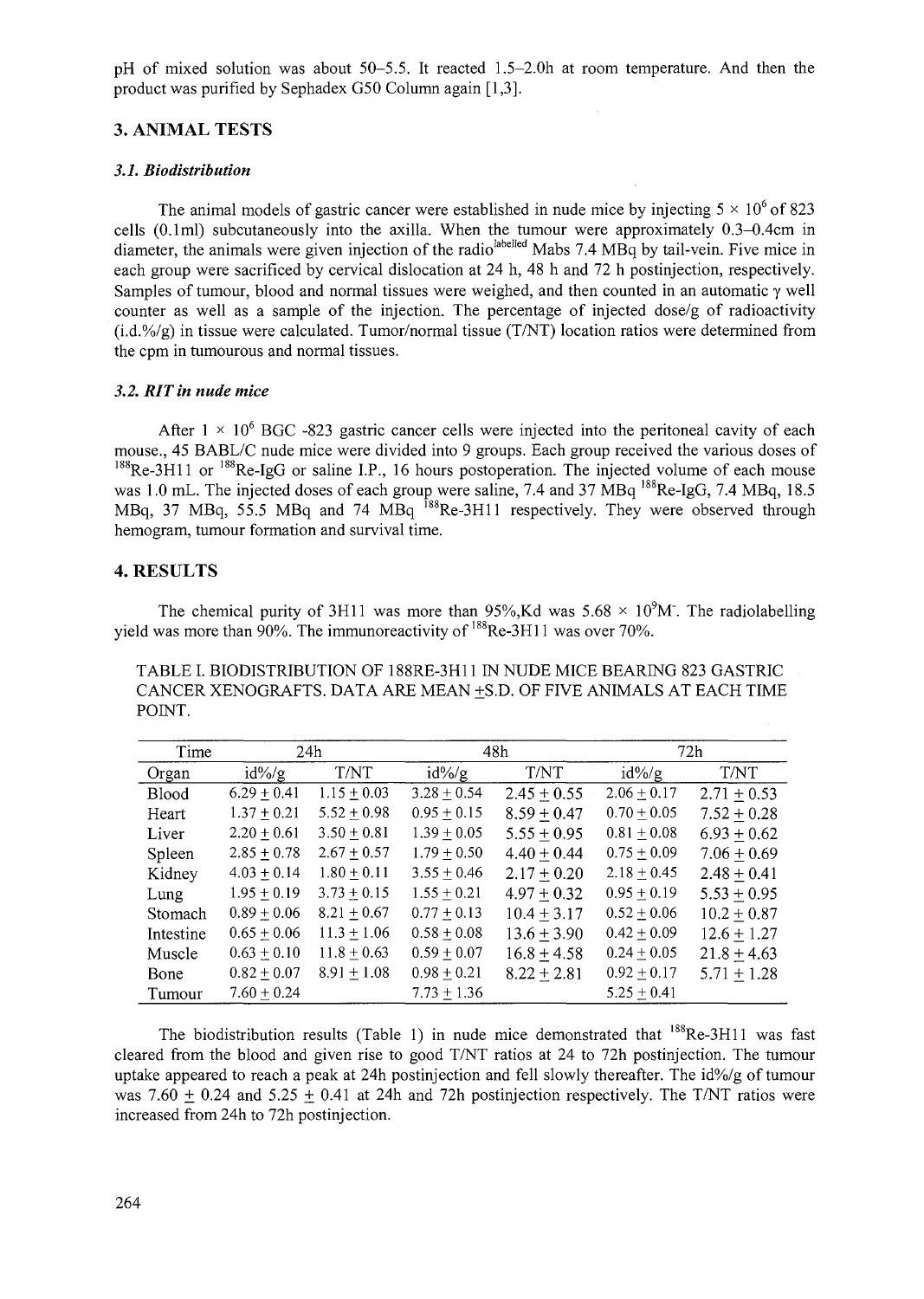The mice hemogram were reduced to lowest 14 days after injection when the doses were 37 MBq and 55.5 MBq, respectively. But they recovered after 28 days. The mice hemograms were not significantly decreased when injected doses were less than 18.5MBq.

Two weeks after tumour implantation without therapeutically injected drugs, over a hundred cancerous nodules were found in serosa of each mouse in control group of three nude mice.

The relation between the survival time and therapeutic doses was shown in Figure 1. It showed that the survial time depended on injected doses during 0 to 37 MBq. The survival times of saline group, 7.4 MBq and 18.5 MBq, 37 MBq  $^{188}$ Re-3H11 group was 33.5  $\pm$  3.3 days, 37.5  $\pm$  4.2 days,  $45.2 + 6.8$  days and  $170 + 25.3$  days, respectively. But when injected doses was 55.5 MBq and 74 MBq, the survival time was significantly reduced. The animals died of internal hemorrhage 18 days after injection, and of intestinal liquefacient ulcer 5days after injection, respectively.

The survival time of injected 7.4 MBq  $^{188}$ Re-3H11 group was more than 5 times than saline group and about 3 times than of 7.4M Bq  $^{188}$ Re-IgG group (p < 0.05).



*FIG. 1. The relation between therapeutic doses & survival time*

## 5. DISCUSSION AND CONCLUSION

Currently, in most of clinical RIT in solid tumour, the percentage of injected pharmaceutical dose in tumour is less than 0.0001/g. The effective rate is less than 20%. There are two main reasons for the poor effect. In one hand, most of patients anticipated in the clinical test are in advanced stage. In this stage, the tumour's volume is large, its interstitial pressure is high and the absorbed dose of pharmaceutics to tumour is low, so the therapeutic effect is limited. In the other hand, the administration route of pharmaceutics in present is always by i.v.. The pharmaceutical dose to the tumour site is not enough to kill the tumour spheroid thoroughly.

So we think: (1) In the future, the real prospect of RIT is to kill the micrometastasis of tumour postoperation in order to prevent its recurrence; (2) The administration route should be changed to reduce the barriers to the tumour in order that the MoAb could be touched with tumour directly, and more MoAbs are absorbed by tumour and less are present in other organs and tissues. Based on the research work and considering the problem of RIT in the clinic, we think the real prospect of RIT for gastrointestinal conditions is to kill the micrometastasis of tumour postoperation.